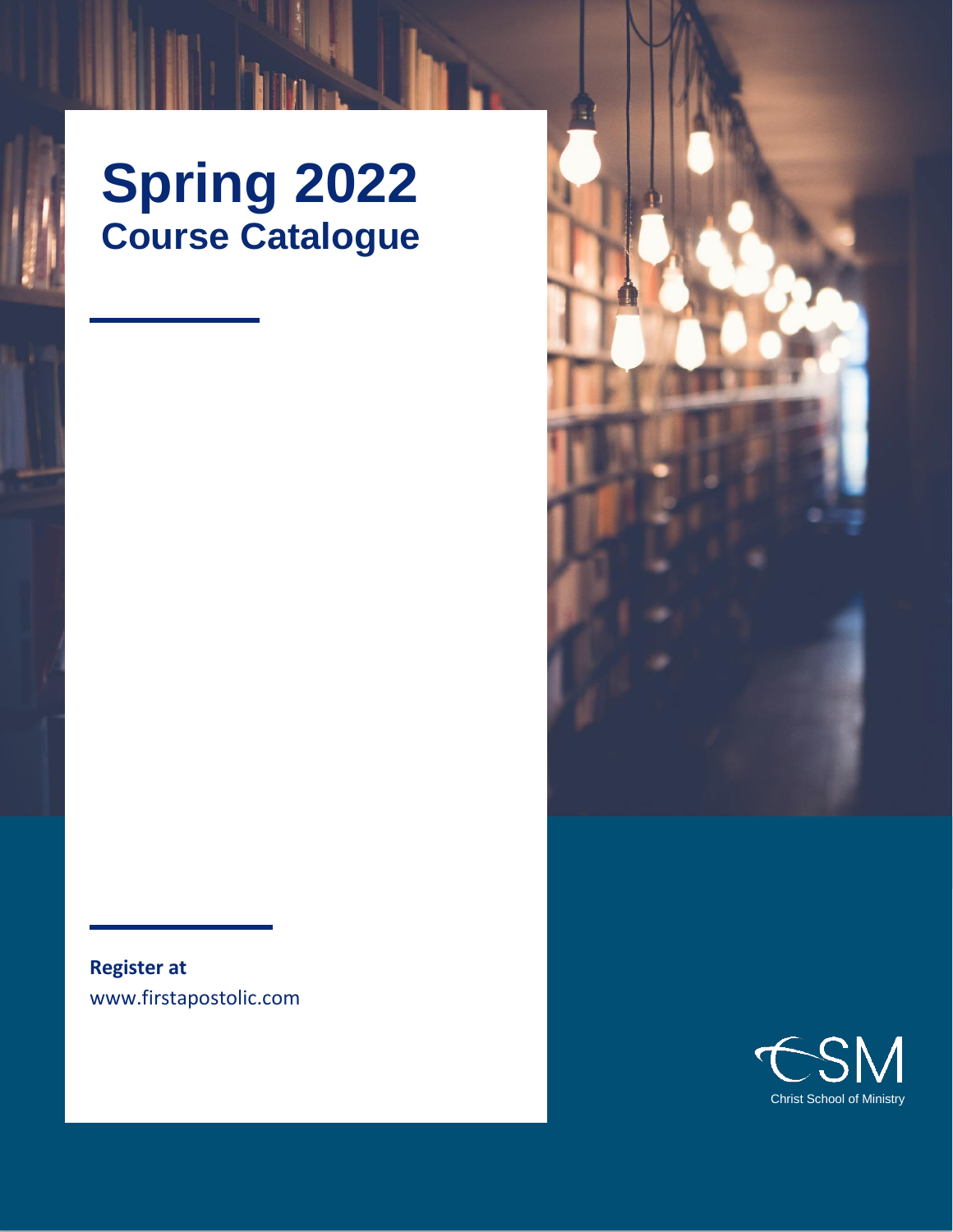# **Spring Semester 2022 Course Catalogue**

This catalogue is a resource for perspective students of the Christ School of Ministry. It will provide information about upcoming courses being offered as well as course schedules and fees.

Please complete registration by going to [https://www.firstapostolic.com/csm-register.](https://www.firstapostolic.com/csm-register) All course fees must be paid at the time of registration and can be completed online. Course fees are charged per course. If you are attending with your spouse, you will only pay for one spouse. Register the first spouse and pay, then register the second spouse and use the coupon code "**SPOUSEFREE**" to receive the discount. Course fees must be paid upon the completion of this registration. For questions regarding course fees and payment, please email us at [facnashville@gmail.com.](mailto:facnashville@gmail.com)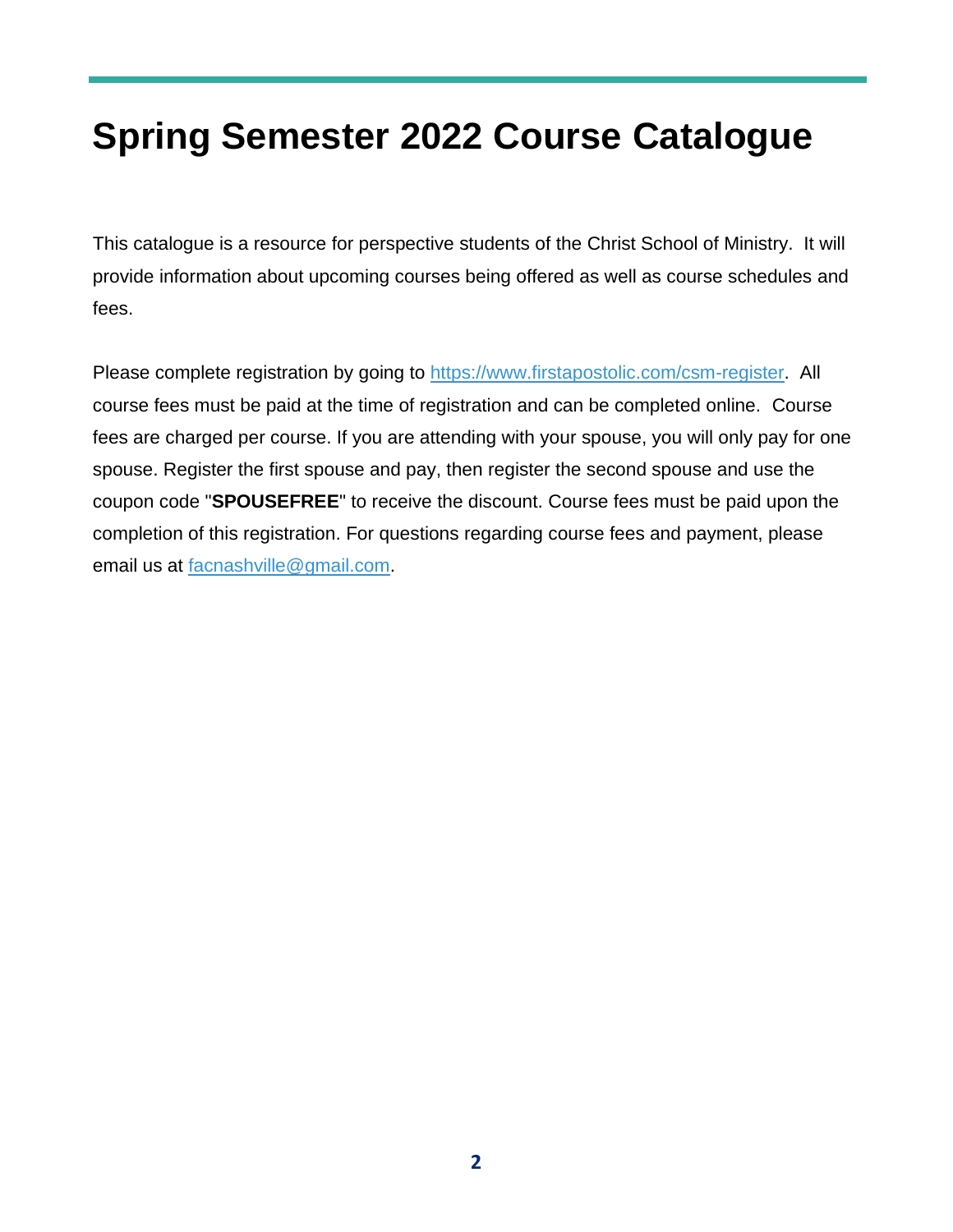# **Table of Contents**

| <b>Course Description</b> |  |
|---------------------------|--|
|                           |  |
|                           |  |
|                           |  |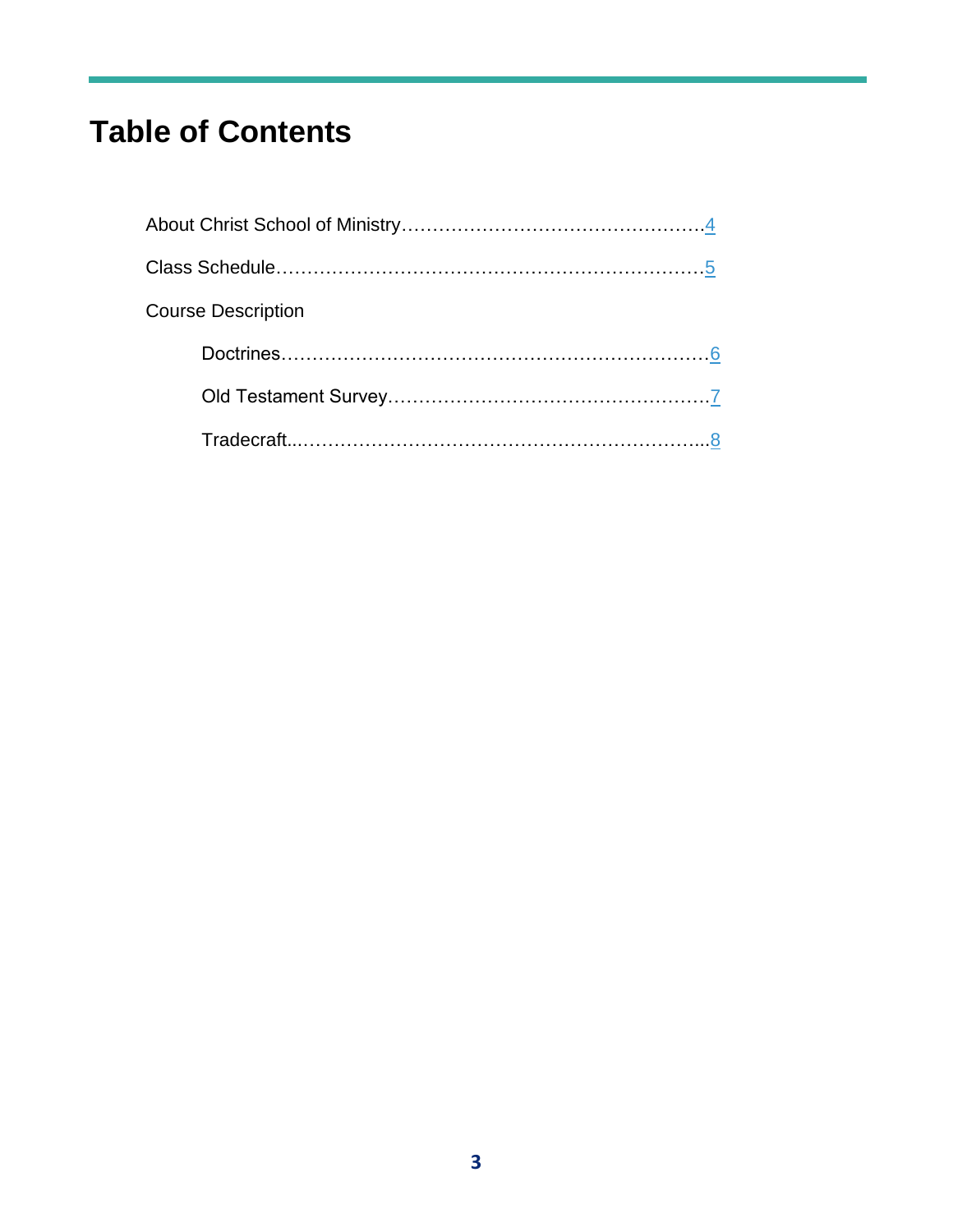## <span id="page-3-0"></span>**About Christ School of Ministry**

#### **Our Purpose & Vision**

Christ School of Ministry prepares men and women for ministry in the church and in the world as a means of fulfilling God's mission. Our vision is to inspire, equip, and deploy students in the ministry of the Gospel of Jesus Christ and to help ministers, leaders and workers discover and prepare for their purpose in the Kingdom of God.

#### **About Christ School of Ministry**

In Acts 19, when certain men spoke against Paul and the message of Christ, Paul left the synagogue and took believers with him to the lecture hall of Tyrannus. It was in Tyrannus that Paul taught them the Word for two years. From that school of ministry, other ministries were birthed, and the Word of God multiplied. It was a breeding ground for inspiration, equipping and deployment of believers.

Christ School of Ministry is a two-year school that offers various courses for ministry. An example of courses offered are as follows: Doctrine, Old and New Testament, Church Planting, Evangelism, Ministerial Ethics, Sermon Preparation, Communication. Christ School of Ministry does not offer a diploma program. No exams, test, or essays are required. Learning is an individual discipline. What you learn depends on how much you apply yourself in the learning process. Students who are seeking to fulfill their calling in the various fields of ministry (*pastoral, evangelism, missions, teaching or serving*) will be placed in an intern program to further develop them for the positions in which they desire to serve.

#### **Internship**

Christ School of Ministry is a dual program. Educational and Missional. Students may choose to attend the school for educational purposes only or for an intended missional purpose. Internships will be taken on "off months" from training. December, May, June and July. Those interested in internship will be interviewed by Pastor Shoulders and Pastor Denton. Those deemed eligible for internship will be given a schedule several weeks prior to internship. Eligible students may participate in local, national, or global projects to help further advance them in ministry and training. Some internships will involve home ministry within FAC, while others may be placed outside of FAC. If so, those placed outside of FAC, will be under direct supervision of the appropriate Pastor in the church where they will be serving. Pastor Shoulders will have complete approval or denial of students interested in internship and will communicate clear guidelines and instructions for students in this program. These missional opportunities will be considered with prayer, discernment, and direction from the Lord.

**4**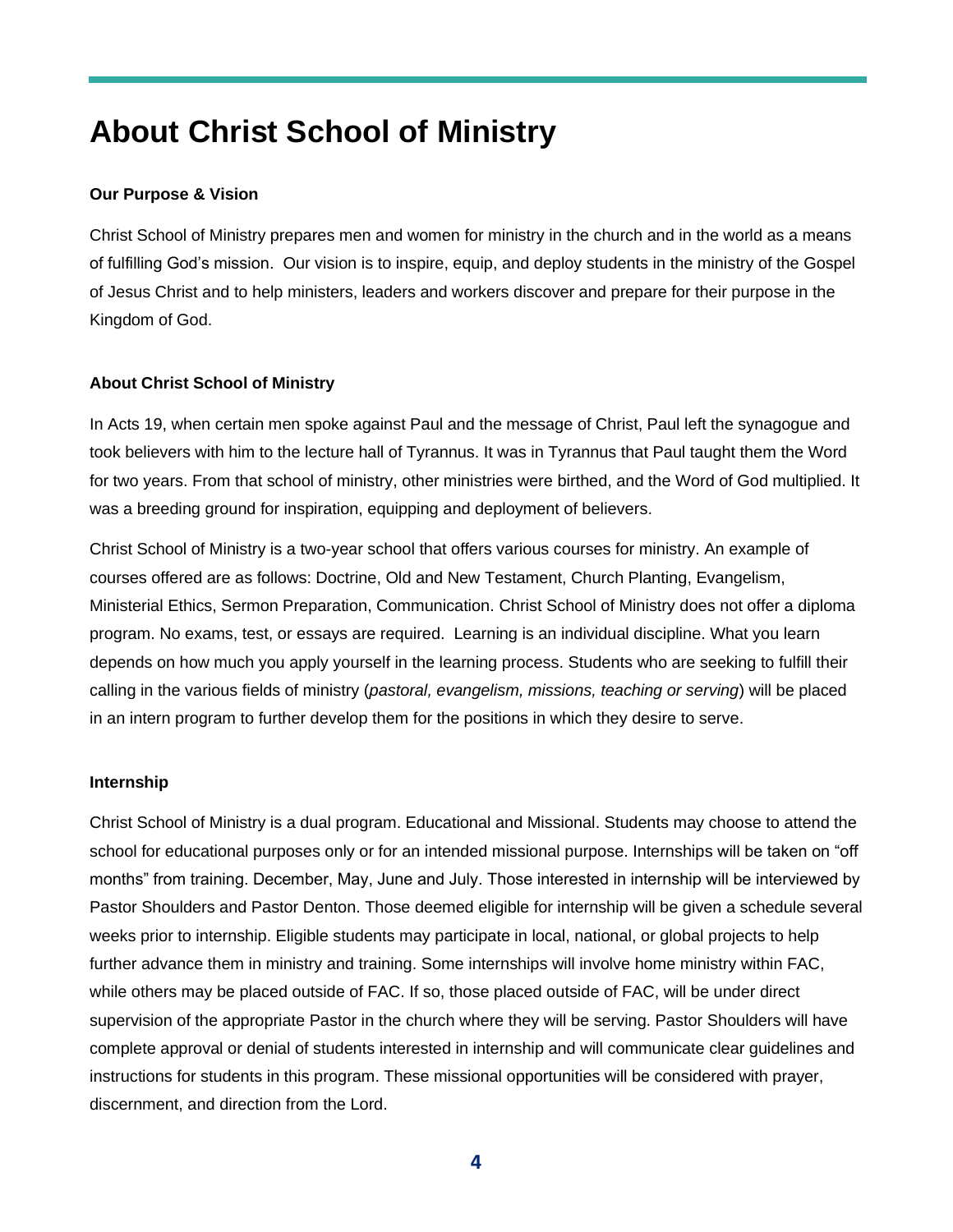## <span id="page-4-0"></span>**Spring Semester Schedule | 2022**

**Session 1** | January 23rd **Session 2** | February 6<sup>th</sup> Session 3 | February 27<sup>th</sup> **Session 4** | March 13<sup>th</sup> **Session 5** | March 27<sup>th</sup> **Session 6** | April 10<sup>th</sup> **Session 7** | April 24<sup>th</sup> **Session 8** | May 1st

Each session will begin at 4:00pm. There will be 3 courses offered each session. Each course will consist of 50 minutes of lecture followed by a 10 minutes question-and-answer session. There will be a 5-minute break in between each course, however, snacks are available anytime throughout the session and individual breaks can be taken as needed.

## **Course Fees**

Fees are charged per course. Course textbooks are not required but strongly encouraged in order to get the most out of the course. Course textbooks are listed in the syllabus for each course and can be purchased through First Apostolic Church upon arrival at Session 1 or from other sources (i.e. Amazon).

The fees for the spring 2022 semester will be **\$30/course**. Spouses may attend for free. Fees will be paid at registration. Please register at [www.firstapostolic.com/csm-register.](http://www.firstapostolic.com/csm-register) If you have any questions regarding registration, please contact us at **facnashville@gmail.com**.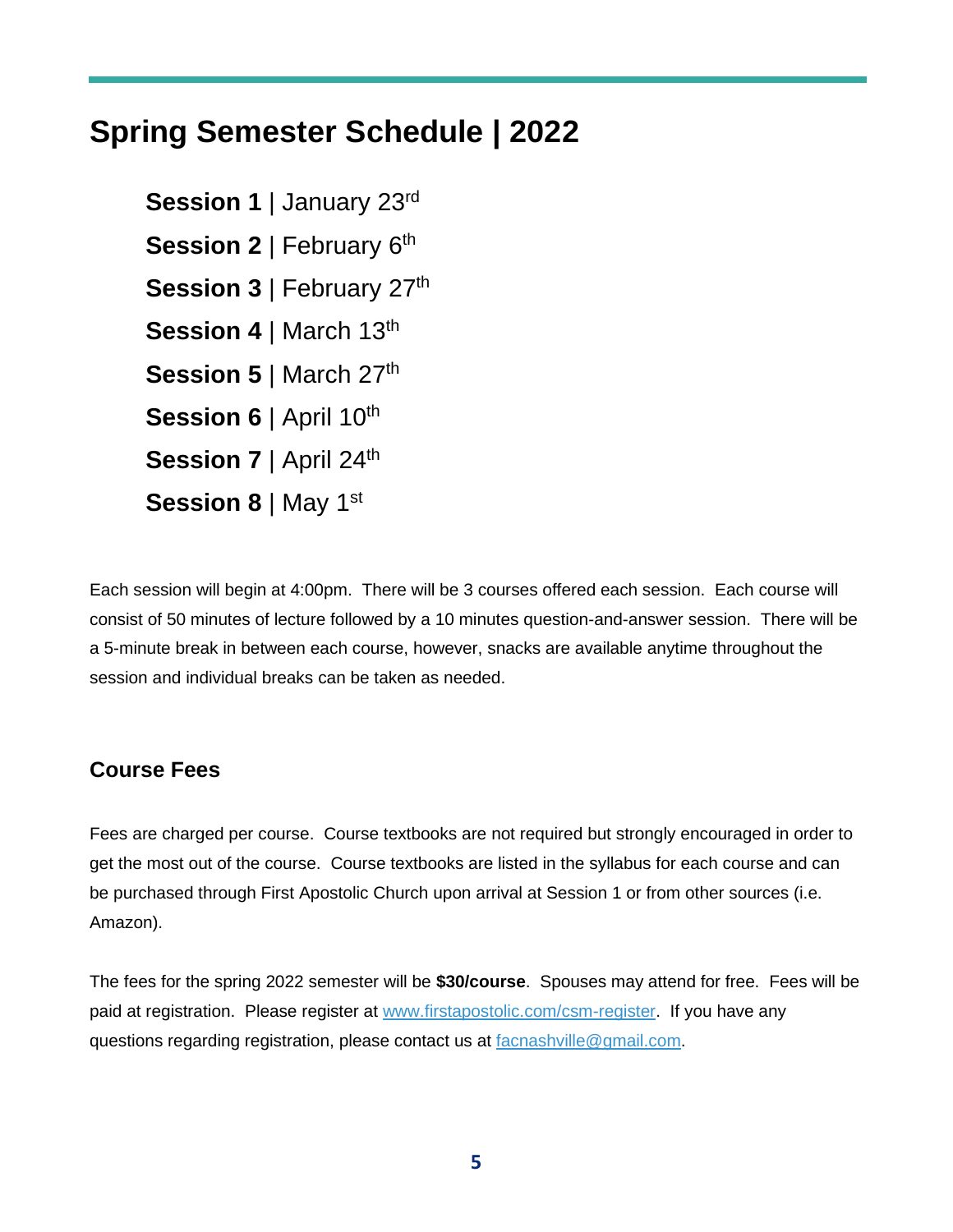# <span id="page-5-0"></span>**Bible Doctrines** (Spring 2022)

#### Instructor: Ron Denton

The purpose of this course is to set forth in systematic order the various doctrines of the Christian faith. Special attention is given to the Doctrines of Revelation, the Doctrine of Scriptures, the Doctrine of God, the Doctrine of the Godhead, the Doctrine of the Holy Spirit, the Doctrine of Angels, the Doctrine of Satan and Demonology, the Doctrine of Man, the Doctrine of Sin, the Doctrine of Christ, the Doctrine of the Atonement, and the Doctrine of the Eternal States. The aim of this course is to instruct the believer that he may know the certainty of these truths.

#### Syllabus:

Session 1 | The Doctrine of the Holy Spirit Session 2 | The Doctrine of the Holy Spirit Session 3 | The Doctrine of Angels Session 4 | The Doctrine of Satan and Demonology Session 5 | The Doctrine of Man Session 6 | The Doctrine of Man Session 7 | The Doctrine of Sin Session 8 | The Doctrine of Sin

The textbook for this course is *The Foundations of Christian Doctrine* (same textbook as the Fall semester). This book may be purchased on Amazon. Additional course resources will be posted online at [www.firstapostolic.com/csm-register.](https://www.firstapostolic.com/csm-register)

[Buy the Foundations of Christian Doctrine \(Amazon\)](https://www.amazon.com/Foundations-Christian-Doctrine-Kevin-Conner/dp/0914936387/ref=sr_1_3?crid=1ADC5G9TV9B7F&keywords=the+foundation+of+christian+doctrine&qid=1640876338&sprefix=the+foundation+of+christian+doctrine%2Caps%2C107&sr=8-3)

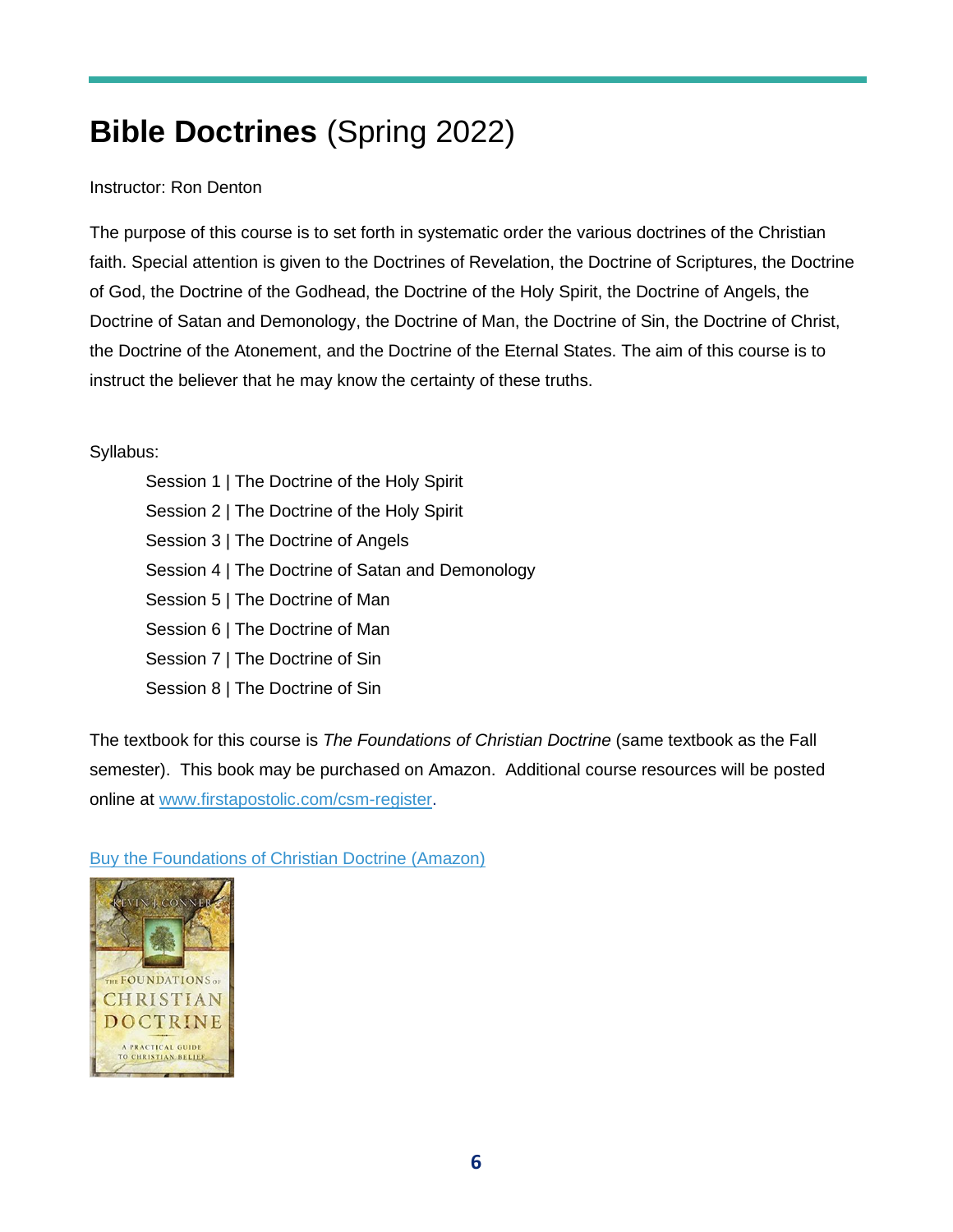# <span id="page-6-0"></span>**Old Testament Survey** (Spring 2022)

Instructor: Edwin Hathaway

As God led His people into the promised land, He helped them destroy their enemies and kept His covenant promise that He made to Abraham. Once in the land, a cycle of sin develops that destroys God's relationship with His people. There are a few bright spots, but the prophets cry for repentance and predict judgement. Eventually, God can hold His judgement at bay no longer. Assyria and Babylon are the nations God uses to bring judgement. Even in His judgement, God is merciful. Israel is allowed to return to their homeland and serve God until the birth of the Messiah ushers in a new kingdom.

### Syllabus:

Session 1 | Theocracy Session 2 | Monarchy Session 3 | Monarchy Session 4 | Monarchy Session 5 | Prophets Session 6 | Prophets Session 7 | Restoration Session 8 | Inter-Testamental Period

The textbook for this course is *A Survey of the Old Testament* (same textbook as the Fall semester). This book may be purchased on Amazon. Additional course resources will be posted online at [www.firstapostolic.com/csm-register.](https://www.firstapostolic.com/csm-register)

[Buy A Survey of the Old Testament \(Amazon\)](https://www.amazon.com/Survey-Old-Testament-Andrew-Hill/dp/0310280958/ref=sr_1_1?crid=2AOKTICGPEJK9&keywords=a+survey+of+the+old+testament&qid=1640876105&sprefix=a+survey+of+the+old+testament%2Caps%2C218&sr=8-1)